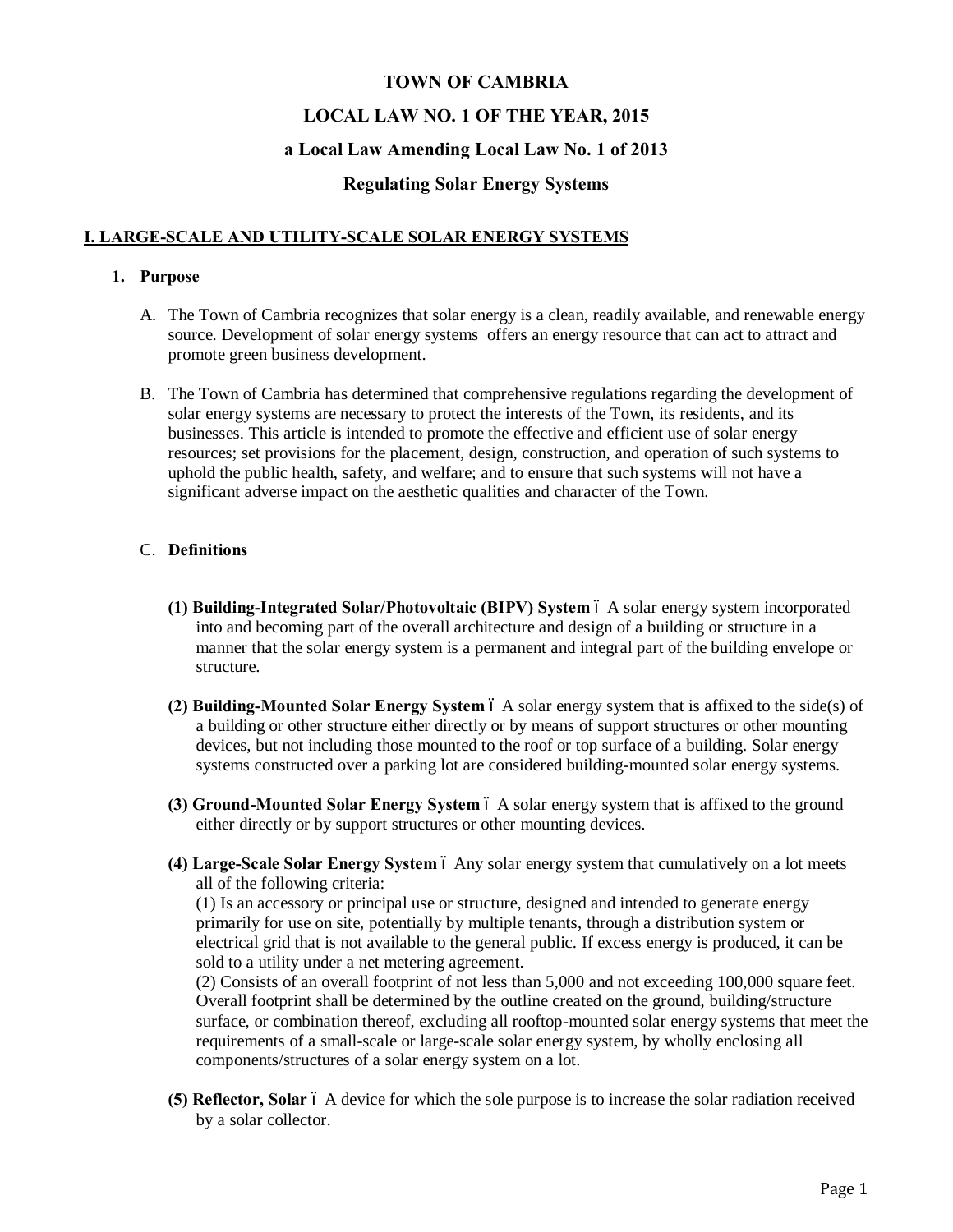- **(6) Rooftop-Mounted Solar Energy System** 6 Any solar energy system that is affixed to the roof of a building and wholly contained within the limits of the roof surface.
- **(7) Small-Scale Solar Energy System** 6 Any solar energy system that cumulatively on a lot meets all of the following provisions:

(1) Is an accessory use or structure, designed and intended to generate energy primarily for a principal use located on site. If excess energy is produced, it can be sold to a utility under a net metering agreement.

(2) Consists of an overall footprint of less than 5,000 square feet. Overall footprint shall be determined by the outline created on the building/structure surface.

- **(8) Solar Collector** 6 A solar or photovoltaic cell, plate, panel, film, array, reflector, or other structure affixed to the ground, a building, or other structure that harnesses solar radiation to directly or indirectly generate thermal, chemical, electrical, or other usable energy, or that reflects or concentrates solar radiation to a solar or photovoltaic cell, plate, panel, film, array, reflector, or other structure that directly or indirectly generates thermal, chemical, electrical, or other usable energy.
- **(9) Solar Energy System** 6 A complete system intended for the collection, inversion, storage, and/or distribution of solar energy and that directly or indirectly generates thermal, chemical, electrical, or other usable energy. A solar energy system consists of, but is not limited to, solar collectors, mounting devices or structures, generators/turbines, water and energy storage and distribution systems, storage, maintenance and/or other accessory buildings, inverters, combiner boxes, meters, transformers, and all other mechanical, electrical, and plumbing components.
- **(10) Solar Skyspace** 6 The space between a solar collector and the sun through which solar radiation passes.
- **(11)** Utility-Scale Solar Energy System 6 Any solar energy system that cumulatively on a lot meets at least one of the following:

(1) Is a principal use or structure, designed and intended to supply energy solely into a utility grid for sale to the general public; or

(2) Consists of an overall footprint of greater than 100,000 square feet. Overall footprint shall be determined by the outline created on the ground, building/structure surface, or combination thereof, excluding all rooftop-mounted solar energy systems that meet the requirements of smallscale or large-scale solar energy systems, by wholly enclosing all components/structures of a solar energy system on a lot.

## **2. Applicability**

- A. Any large-scale or utility-scale solar energy system erected, constructed, modified, or operated in the Town of Cambria after the effective date of this article shall be in compliance with this article. This article is only applicable to large-scale and utility-scale solar energy systems and shall not apply to small-scale solar energy systems, as defined herein.
- B. In order to promote innovative design and encourage the inclusion of alternative energy systems within the overall design of a building, solar energy systems determined by the Code Enforcement Officer to be building-integrated photovoltaic (BIPV) systems, as defined herein, are exempt from the requirements of this article. BIPV systems are still required to meet applicable building codes and obtain all necessary permits. The Code Enforcement Officer may request assistance from the Planning Board to determine whether a solar energy system should be considered a BIPV system.

#### **3. Permits and Approvals Required and Applicable Zoning Districts**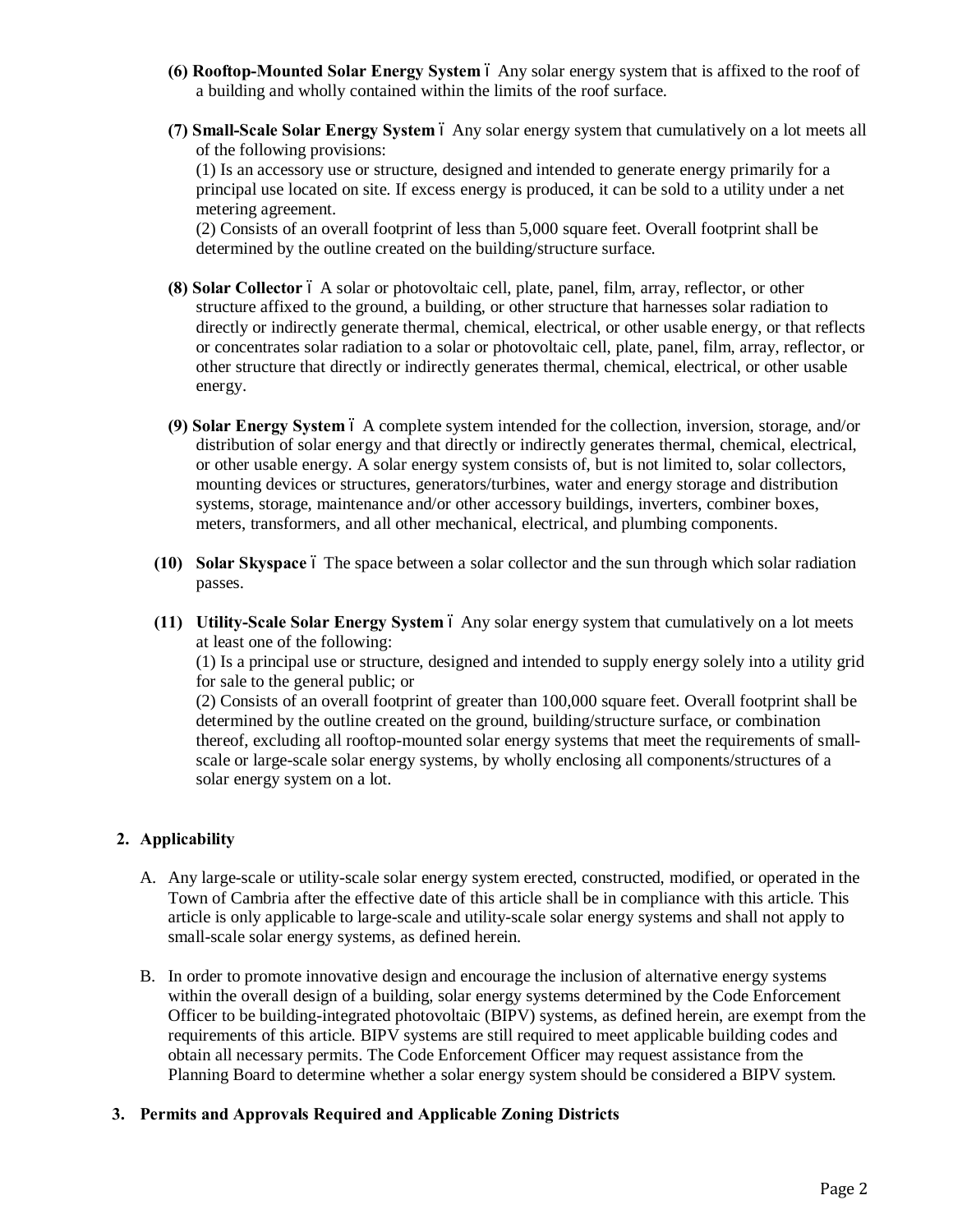- A. Large-scale and utility-scale solar energy systems that meet the definition of a rooftop-mounted solar energy system, as defined herein, shall be considered a permitted use pursuant to this article requiring issuance of a building permit within the Industrial I-1 and Planned Development P-D zoning districts.
- B. Large-scale solar energy systems meeting the definition of a building-mounted or ground-mounted solar energy system as defined herein may be considered a permitted use pursuant to this article and subject to site plan review by the Planning Board and requiring issuance of a building permit within Industrial I-1 and Planned Development zoning districts.
- C. Large-scale and utility-scale solar energy systems shall not be a permitted use on a lot in any zoning district other than the Industrial I-1 or Planned Development P-D zoning districts.
- D. Utility-scale solar energy systems meeting the definition of a building-mounted or ground-mounted solar energy system as defined herein shall be considered a permitted use requiring the issuance of a special use permit pursuant to this Local Law and Article XI of the Town of Cambria Zoning Ordinance, and subject to site plan review by the Planning Board and requiring issuance of a building permit within the Industrial District I-1 and Planned Development P-D zoning districts.

#### **4. Applications for Solar Energy Systems**

- A. All applications for large-scale building-mounted and/or ground-mounted solar energy systems shall be accompanied by an application for site plan review, and all applicable fees.
- B. All applications for utility-scale building-mounted and/or ground-mounted solar energy systems shall be accompanied by an application for special use permit pursuant to this Local law and Article XI of the Town of Cambria Zoning Ordinance, an application for site plan review, and all applicable fees.
- C. All applications for large-scale or utility-scale solar energy systems shall include the following:
	- (1) Plans and drawings of the solar energy system installation signed by a professional engineer registered in New York State showing the proposed layout of the entire solar energy system along with a description of all components, whether on site or off site, existing vegetation and proposed clearing and grading of all sites involved. Clearing and/or grading activities are subject to review by the Planning Board and shall not commence until the issuance of site plan approval.
	- (2) Certification from a professional engineer or architect registered in New York State indicating that the building or structure to which the solar energy system is to be affixed is capable of handling the loading requirements of the solar energy system and various components.
	- (3) One- or three-line electrical diagram detailing the solar energy system installation, associated components, and electrical interconnection methods, with all disconnects and over-current devices.
	- (4) Documentation of access to the project site(s), including location of all access roads, gates, parking areas, etc.
	- (5) Plan for clearing and/or grading of the site. If necessary, a plan for stormwater management and erosion control of the site.
	- (6) Documentation of utility notification, including an electric service order number.
	- (7) Decommissioning plan and description of financial surety that satisfies Section 6 hereunder for utility-scale systems only.
	- (8) Sunchart. Where an applicant for a solar energy system requests that the setback for solar collectors from the south property line be less than that identified in Section  $5A(11)(a)(i)$ , the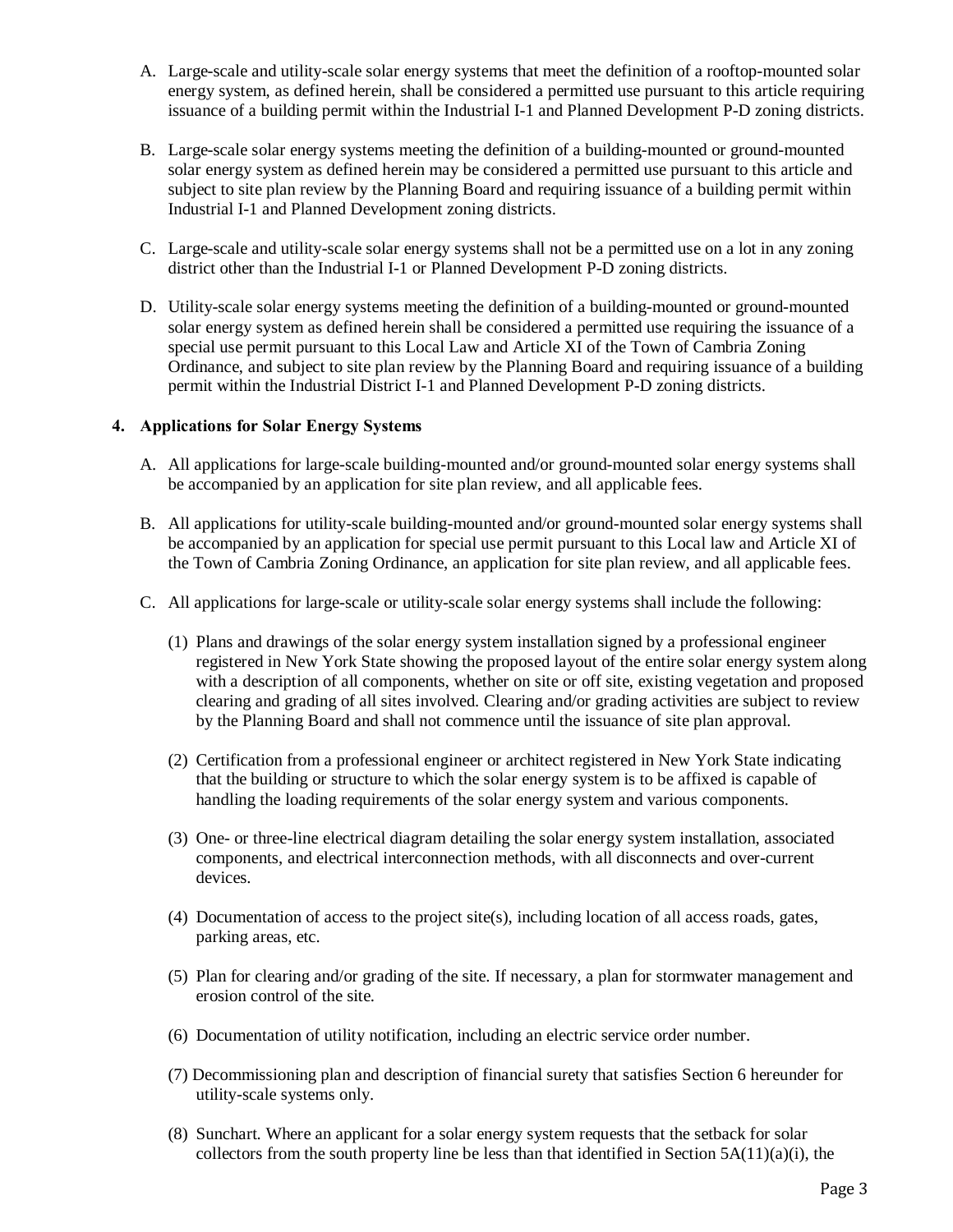Planning Board may require that the applicant submit a sunchart for the proposed site indicating the sun angle for the southern boundary of the site for a minimum four-hour continuous period during the time of the highest sun angle on December 21, along with the potential for existing buildings, structures, and/or vegetation on the site or on adjacent sites to obstruct the solar skyspace of the proposed solar energy system. The sunchart shall also indicate the potential for obstructions to the solar skyspace of the proposed solar energy system under a scenario where an adjacent site is developed as otherwise permitted by applicable provisions of the Town of Cambria Zoning Ordinance with a building/structure built to maximum bulk and height at the minimum setback. Where no standards for height and/or setback are established, this scenario shall assume a minimum fifty-foot building height developed with a maximum setback of five feet from the property line. The sunchart shall be kept on file at the Town Building Department and determine the minimum setback required for any solar collectors from the south property line as well as the solar skyspace that should be considered when development of neighboring properties occurs. This article in no way places responsibility on the Town for guaranteeing the solar skyspace of a solar energy system in the event setbacks are waived at the applicant's request.

D. All fees shall be approved by the Town Board by resolution. Nothing in this article shall be read as limiting the ability of the Town to enter into host community agreements with any applicant to compensate the Town for expenses or impacts on the community. The Town shall require any applicant to enter into an escrow agreement to pay the engineering and legal costs of any application review, including the review required under SEQRA if an EIS is required.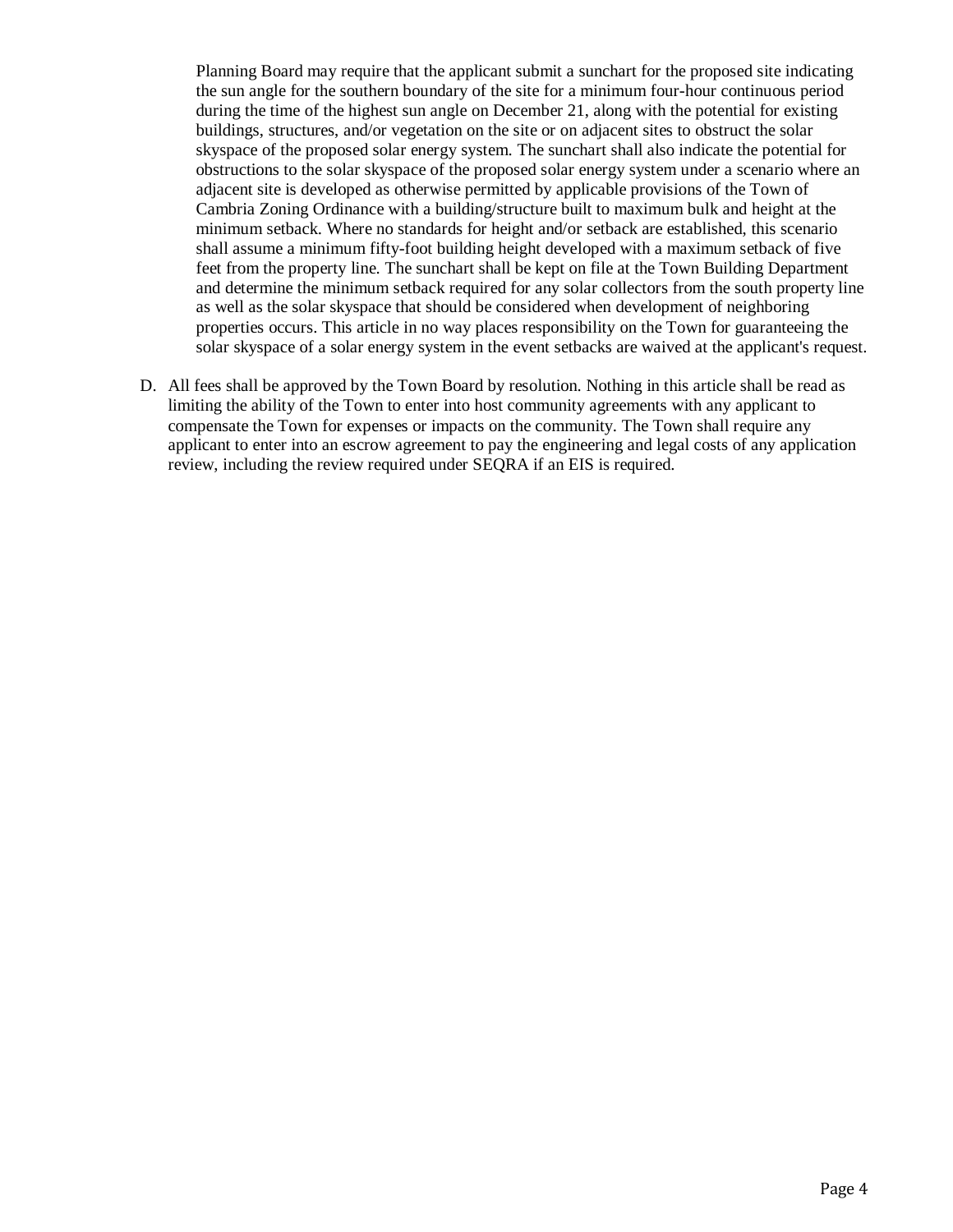## **5. General Provisions**

- A. All applications for large-scale or utility-scale solar energy systems shall be in accordance with the following:
	- (1) All solar energy systems shall adhere to all applicable Town of Cambria building, plumbing, electrical, and fire codes.
- (2) Development and operation of a solar energy system shall not have a significant adverse impact on fish, wildlife, or plant species or their critical habitats, or other significant habitats identified by the Town of Cambria or other federal or state regulatory agencies.
- (3) The design, construction, operation, and maintenance of any solar energy system shall prevent the misdirection and/or reflection of solar rays onto neighboring properties, public roads, and public parks.
- (4) All structures and devices used to support solar collectors shall be nonreflective and/or painted a subtle or earth-tone color.
- (5) All transmission lines and wiring associated with a solar energy system shall be buried and include necessary encasements in accordance with the National Electric Code and Town requirements. The Planning Board may recommend waiving this requirement if sufficient engineering data is submitted by the applicant ·to demonstrate that underground transmission lines are not feasible or practical. The applicant is required to show the locations of all proposed overhead and underground electric utility lines, including substations and junction boxes and other electrical components for the project on the site plan.
	- (6) All transmission lines and electrical wiring shall be in compliance with the utility company's requirements for interconnection.
	- (7) Artificial lighting of solar energy systems shall be limited to lighting required for safety and operational purposes and shall be shielded from all neighboring properties and public roads.
	- (8) Any signage used to advertise the solar energy facility shall be in accordance with the Town's signage regulations.
	- (9) Lot requirements. The overall footprint for any large-scale or utility-scale ground-mounted solar energy system shall be permitted to occupy up to 100% of the overall buildable area of the site, as required by the Town, and shall not be counted towards the site's maximum lot coverage as required by the Town. Overall footprint shall be determined by the outline created on the ground by wholly enclosing all components/structures of a solar energy system on a lot.
	- (10) Bulk and siting requirements.
		- (a) Large-scale or utility-scale solar energy systems located in the Industrial I-1 and Planned Development zoning districts.
			- (i) Rooftop-mounted solar energy systems.
				- (a) The maximum height of any rooftop-mounted solar energy system shall be eight feet, as measured from the finished surface of the roof to which the system is affixed.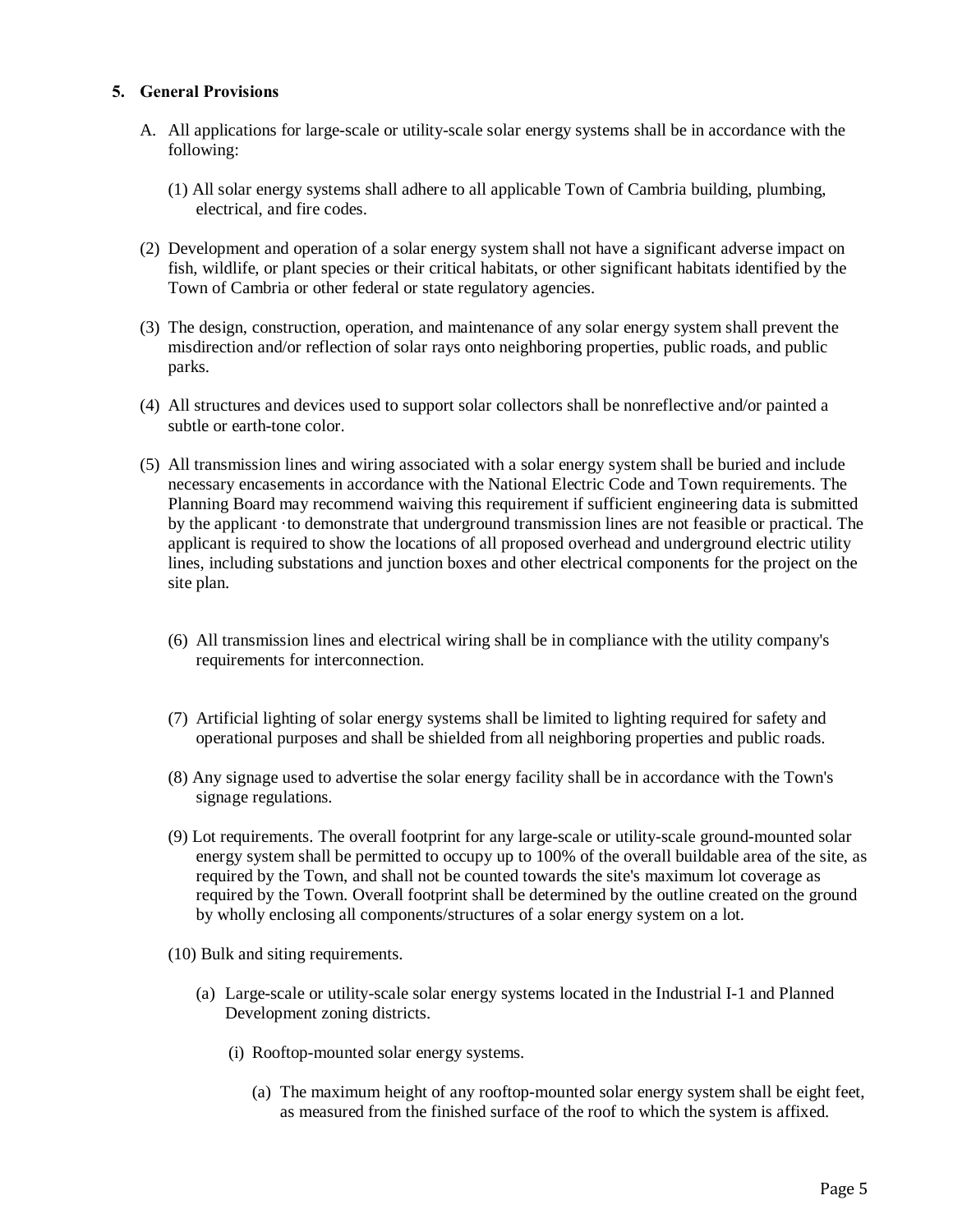- (b) Where rooftop-mounted solar energy systems are affixed to a pitched or peaked roof, the solar energy system should generally follow the slope of the roof.
- (c) A rooftop-mounted solar energy system shall not extend horizontally beyond the plane of the roof surface.
- (d) Where practical and when obstruction of solar skyspace can be avoided, a rooftopmounted solar energy system shall be screened from view from the public right-ofway by use of a building parapet or other measure.
- (ii) Building-mounted solar energy systems.
	- (a) The maximum height of a building-mounted solar energy system shall be 15 feet as measured from the lowest point where the system is affixed to the vertical side of a building.
	- (b) A building-mounted solar energy system shall not extend horizontally more than eight feet from the vertical surface of a building
	- (c) Building-mounted solar energy systems should be integrated into the design of the building and shall not obstruct any window, door, or other architectural feature of the building.
- (iii) Ground-mounted solar energy systems.
	- (a) The maximum height of a ground-mounted solar energy system shall be 15 feet as measured from the finished grade.
- (b) Ground-mounted solar energy systems shall not be located within the front yard. (11) Setbacks.
	- (a) Large-scale or utility-scale ground-mounted solar energy systems.
		- (i) The setback from the south property line for all solar collectors constructed as part of a large-scale or utility-scale ground-mounted solar energy system shall be 135 feet.
		- (ii) In no case shall the setback from the south property line be less than that determined by the setback for accessory structures identified for the zoning district in which the system is located.
	- (b) Utility-scale ground-mounted solar energy systems.
		- (i) All solar energy equipment and components/structures developed as part of a utility-scale ground-mounted solar energy system shall be set back from any property zoned Agricultural and Residence A-R, Residence R-1, Light Retail Business B-1, General Business B-2, Escarpment, Medium Density Residential Use or Recreational-Campground R-C zoning districts, a public road, or any public park a minimum of 60 feet.
		- (ii) All other setbacks for all solar energy equipment and components/ structures developed as part of a utility-scale ground-mounted solar energy system, whether developed as a principal use or accessory use, shall be as determined by the setback for principal structures identified for the zoning district in which the system is located.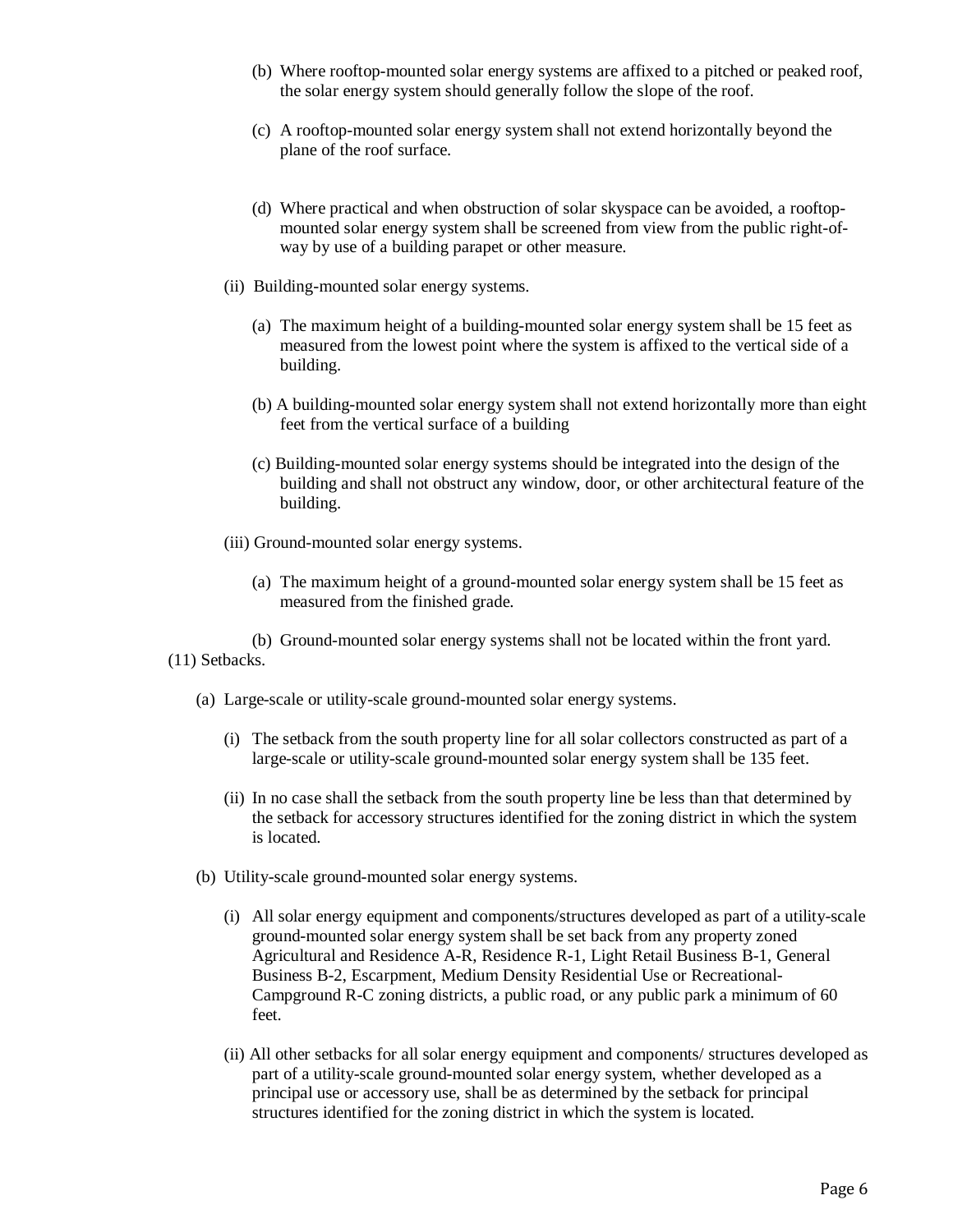- (c) All other setbacks for all solar energy system equipment and components/structures developed as part of a large-scale or utility-scale rooftop-mounted, building-mounted and/or ground-mounted solar energy system not identified above shall be as determined by the setback for accessory structures identified for the zoning district in which the system is located.
- (12) Due to the need to keep the solar skyspace for solar energy systems free from obstructions, the Planning Board may recommend modifying the landscaping requirements for any site proposed to contain solar collectors and shall ensure that any landscaping proposed is low-growth vegetation that will not obstruct the solar skyspace at mature height.
- (13) Following construction of a large-scale or utility-scale ground-mounted solar energy system, all disturbed areas where soil has been exposed shall be reseeded with grass and/or planted with lowlevel vegetation capable of preventing soil erosion and airborne dust.

#### **B. Applications for utility-scale solar energy systems shall meet the following additional criteria:**

- (1) Photo simulations shall be included showing the proposed solar energy system in relation to the building/site along with elevation views and dimensions, and manufacturer's specs and photos of the proposed solar energy system, solar collectors, and all other components.
- (2) Any site containing a utility-scale solar energy system shall contain fencing or other enclosure acceptable to the Town enclosing all solar energy system components that present safety hazards.
- (3) A berm, landscape screen, or other opaque enclosure, or any combination thereof acceptable to the Town capable of screening the site, shall be provided along any property line that abuts an existing residence or any property zoned other than Industrial I-1 or Planned Development P-D.
- (4) After completion of a utility-scale solar energy system, the applicant shall provide a postconstruction certification from a professional engineer registered in New York State that the project complies with applicable codes and industry practices and has been constructed and is operating according to the design plans.

#### **6. Abandonment or Decommissioning**

- A. Unsafe, inoperable, and/or abandoned solar energy systems and solar energy systems for which a special use permit has expired shall be removed by the owner. A solar energy system shall be deemed abandoned when it fails to produce energy for at least one year. All safety hazards created by the installation and operation of the solar energy system shall be eliminated and the site restored to its preexisting condition within six months of the removal of the solar energy system.
- B. For all utility-scale solar energy systems, the applicant shall submit a decommissioning plan for review and approval as part of the special use permit application. The decommissioning plan shall identify the anticipated life of the project, method and process for removing all components of the solar energy system and returning the site to its preexisting condition, and estimated decommissioning costs, including any salvage value.
- C. The applicant for a utility-scale solar energy system where the system is the principal use on a lot shall, as a condition of the special use permit and upon each renewal, provide and maintain a form of financial surety. Such financial surety shall be provided either through a security deposit, escrow account, bond, or in a manner otherwise acceptable to the Town. The amount shall be based upon the estimated decommissioning costs and shall not exceed \$50,000 per application. It is intended to cover, in whole or in part, the cost of decommissioning in the event the Town must remove any utility-scale solar energy systems and associated structures/components, as well as restore the site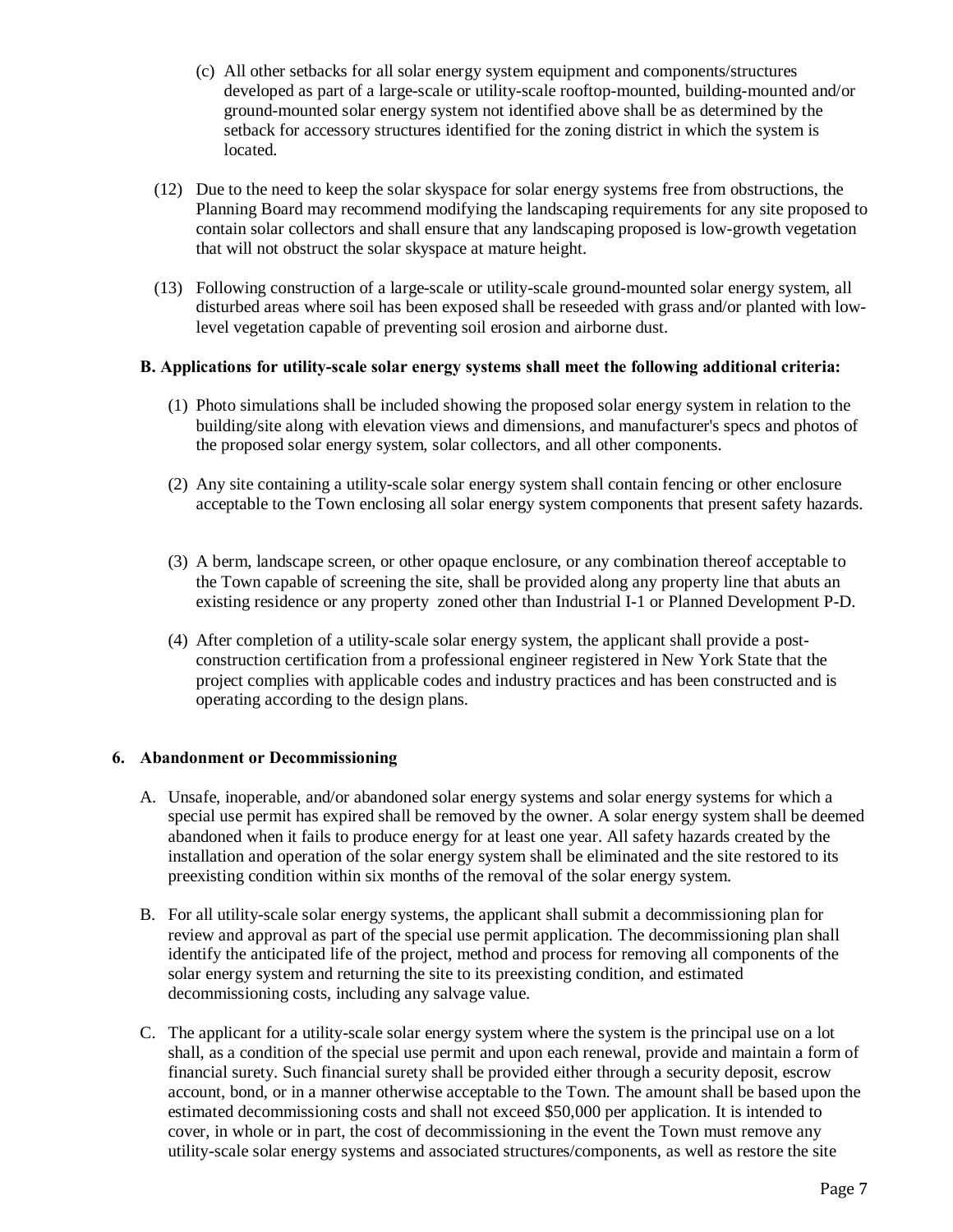subsequent to such removal in accordance with the approved decommissioning plan. Upon successful completion of all decommissioning activities, any remaining portion of the posted financial surety shall be returned to the applicant. Such financial surety shall not be required for municipally or stateoperated solar energy systems or for utility-scale solar energy systems that meet all of the following criteria:

- (1) The solar energy system is constructed as part of an approved industrial or business park; and
- (2) The approved industrial or business park consists of a solar energy system or systems located on land that is owned by applicant or leased from the owner with ownership retained by the owner of the industrial or business park; and
- (3) The solar energy system supplies energy to tenants of the industrial or business park and not solely into the grid.

#### **7. Transfer of special use permit**

- A. Special use permits granted for utility-scale solar energy systems issued for large-scale or utility-scale solar energy systems shall be assignable or transferable so long as they are in full compliance with this article and all conditions, and the Building Department is notified of the transfer at least 15 days prior thereto.
- B. Any post-construction changes or alterations to the solar energy system shall be done by amendment to the special use permit only and subject to the requirements of this article.

#### **II. SMALL-SCALE SOLAR ENERGY SYSTEMS**

- 1. Interpretation. The provisions of this chapter shall be interpreted as providing minimum requirements for small-scale solar energy systems adopted for the purpose of promoting the health, safety, morals and general welfare of this community. Provisions for large-scale and utility-scale solar energy systems are provided in Article 1 hereof.
- 2. Intent; greater restrictions to prevail. It is not intended by this chapter to repeal, except as herein stated, abrogate or impair existing conditions previously made or permits previously issued relating to the use of buildings or premises or to impair or interfere with any easements, covenants or agreements existing between parties. Except as otherwise provided herein, whenever this chapter imposes a greater restriction upon the use of buildings or premises than is required by existing provisions of law, ordinance, regulations or permits or by such easements, covenants or agreements, the provisions of this chapter shall control.
- 3. Small-Scale Solar Energy Systems
	- A. Installation of small-scale solar energy systems and equipment is encouraged on all preexisting structures; however, access to sunlight which is necessary therefor cannot be obtained through the provisions of this chapter. The installation of a solar collector, whether attached to the main structure or as a detached accessory structure, shall require a building permit. Solar collectors are subject to the minimum setbacks, offsets and lot area coverage for whatever use district in which they are proposed to be installed. Height limitations for solar collectors shall be five feet above the level of the permitted building height. All solar collectors and their associated support elements shall be designed according to generally accepted engineering practice to withstand wind pressures applied to exposed areas by wind from any direction, to minimize the migration of light or sound from the installation and to minimize the development of sight obstructions for adjacent structures or land parcels. Installation of building-integrated photovoltaic (BIPV) systems, as defined herein, are exempt from the requirements of this article. BIPV systems are still required to meet applicable building codes and obtain all necessary permits. The Code Enforcement Officer may request assistance from the Planning Board to determine whether a solar energy system should be considered a BIPV system.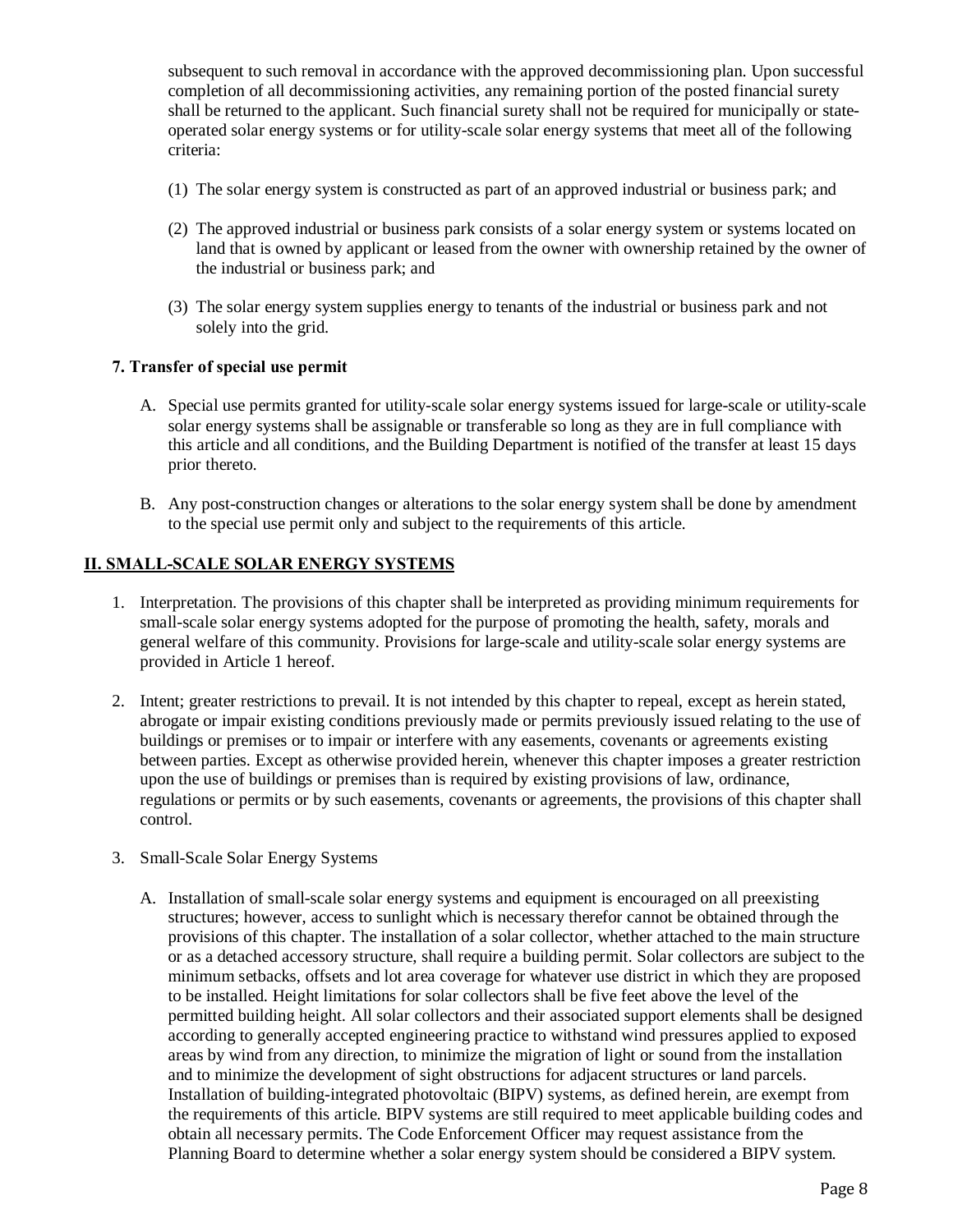- B. Other alternative natural energy conservation devices shall be considered structures and shall require a building permit. All permit applications for such devices will be reviewed and considered pursuant to the Zoning Ordinance of the Town of Cambria.
- C. Small-scale solar energy systems located in the Agricultural and Residence A-R, Residence R-1, Light Retail Business B-1, General Business B-2, Escarpment, Medium Density Residential Use and Recreational-Campground R-C zoning districts are only permitted if they contain solar collectors located on the rooftops of principal or accessory buildings. The solar collectors must be completely contained within the limits of the building roof. All other equipment and components of the solar energy system shall be located within the rear yard only and are subject to setbacks for accessory structures. Any other type of solar energy system is not a permitted use in any of the aforementioned zoning districts.
- 4. More restrictive provisions to prevail
	- A. Whenever the regulations made by this chapter require a greater width or size of yards or courts or require a lower height of building or less number of stories or require a greater percentage of lot to be left unoccupied or impose other higher standards than required in any other ordinance or regulation, the provisions of the regulations made by this chapter shall govern.
	- B. Whenever the provisions of any other ordinance or regulation require a greater width or size of yards or courts or require a lower height of building or less number of stories or require a greater percentage of the lot to be left unoccupied or impose other higher standards than are required by regulations made by this chapter, the provisions of such other ordinance or regulation shall govern.
	- 5. General Provisions

A. Allowing or permitting the reflective glare of solar rays of any solar energy system/or array of solar panels, of any nature or kind or description, onto neighboring properties, public roads, or public parks, under any circumstances whatsoever, is strictly prohibited.

B. It is the responsibility of any landowner, resident, manager, tenant, or lessee of any premises upon which there is situate a solar energy system or array of solar panels of any nature, kind, or description to keep reflective glare of any description from going onto neighboring properties, public roads or public park at any time. In that regard it is the ongoing responsibility of such persons to conduct regular inspections of such systems or array to prevent the direction of reflective glare onto the property of another and, if necessary, to make appropriate adjustments to prevent the same from occurring.

C. In the event such persons (para. B above) become aware of, or with the exercise of reasonable care would have become aware of, or has received a complaint, that reflective glare from his solar energy system or array of solar panels is upon the property of another, such person shall undertake action to immediately block the reflective glare. This may be accomplished by adjusting the angles of the system or array, if possible, or by physically blocking the glare by covering the panels or by removing them.